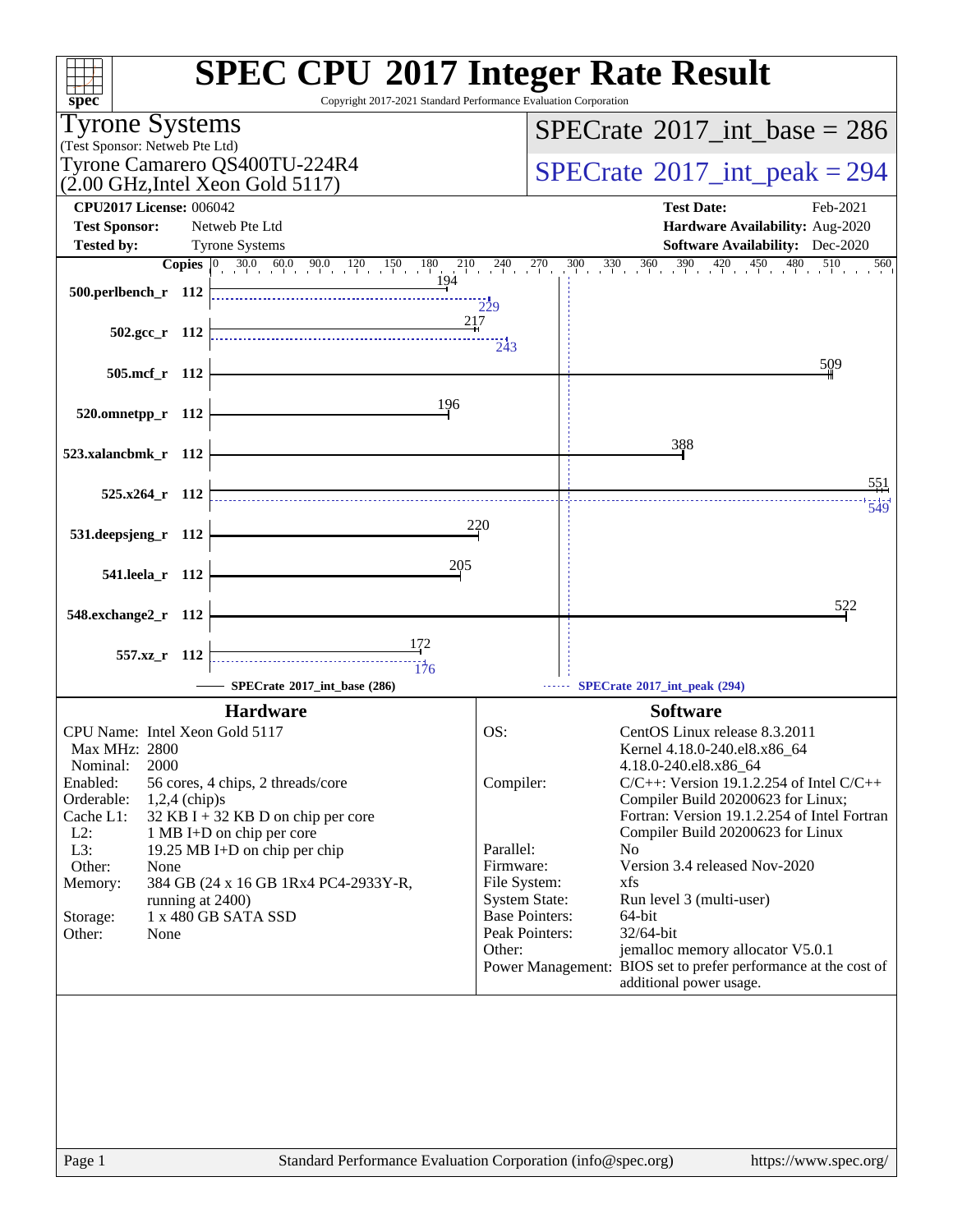## **[SPEC CPU](http://www.spec.org/auto/cpu2017/Docs/result-fields.html#SPECCPU2017IntegerRateResult)[2017 Integer Rate Result](http://www.spec.org/auto/cpu2017/Docs/result-fields.html#SPECCPU2017IntegerRateResult)**

Copyright 2017-2021 Standard Performance Evaluation Corporation

#### Tyrone Systems

(Test Sponsor: Netweb Pte Ltd)

(2.00 GHz,Intel Xeon Gold 5117)

## $SPECrate$ <sup>®</sup>[2017\\_int\\_base =](http://www.spec.org/auto/cpu2017/Docs/result-fields.html#SPECrate2017intbase) 286

Tyrone Camarero QS400TU-224R4  $\sim$  [SPECrate](http://www.spec.org/auto/cpu2017/Docs/result-fields.html#SPECrate2017intpeak) [2017\\_int\\_peak = 2](http://www.spec.org/auto/cpu2017/Docs/result-fields.html#SPECrate2017intpeak)94

**[CPU2017 License:](http://www.spec.org/auto/cpu2017/Docs/result-fields.html#CPU2017License)** 006042 **[Test Date:](http://www.spec.org/auto/cpu2017/Docs/result-fields.html#TestDate)** Feb-2021 **[Test Sponsor:](http://www.spec.org/auto/cpu2017/Docs/result-fields.html#TestSponsor)** Netweb Pte Ltd **[Hardware Availability:](http://www.spec.org/auto/cpu2017/Docs/result-fields.html#HardwareAvailability)** Aug-2020 **[Tested by:](http://www.spec.org/auto/cpu2017/Docs/result-fields.html#Testedby)** Tyrone Systems **[Software Availability:](http://www.spec.org/auto/cpu2017/Docs/result-fields.html#SoftwareAvailability)** Dec-2020

#### **[Results Table](http://www.spec.org/auto/cpu2017/Docs/result-fields.html#ResultsTable)**

| <b>Base</b>                       |               |                |       |                | <b>Peak</b> |                |       |               |                |              |                |              |                |              |
|-----------------------------------|---------------|----------------|-------|----------------|-------------|----------------|-------|---------------|----------------|--------------|----------------|--------------|----------------|--------------|
| <b>Benchmark</b>                  | <b>Copies</b> | <b>Seconds</b> | Ratio | <b>Seconds</b> | Ratio       | <b>Seconds</b> | Ratio | <b>Copies</b> | <b>Seconds</b> | <b>Ratio</b> | <b>Seconds</b> | <b>Ratio</b> | <b>Seconds</b> | <b>Ratio</b> |
| 500.perlbench_r                   | 112           | 917            | 194   | 919            | 194         | 917            | 194   | 112           | 781            | 228          | 777            | 230          | 779            | 229          |
| $502.\text{sec}$ <sub>r</sub>     | 112           | 722            | 220   | 730            | 217         | 731            | 217   | 112           | 653            | 243          | 650            | 244          | 652            | 243          |
| $505$ .mcf r                      | 112           | 355            | 510   | 355            | 509         | 357            | 507   | 112           | 355            | 510          | 355            | 509          | 357            | 507          |
| 520.omnetpp_r                     | 112           | 751            | 196   | 751            | 196         | 753            | 195   | 112           | 751            | 196          | 751            | 196          | 753            | 195          |
| 523.xalancbmk r                   | 112           | 304            | 389   | 306            | 387         | 305            | 388   | 112           | 304            | 389          | 306            | 387          | 305            | 388          |
| 525.x264 r                        | 112           | 359            | 547   | 356            | 551         | 352            | 556   | 112           | 365            | 537          | 357            | 549          | 352            | 557          |
| 531.deepsjeng_r                   | 112           | 583            | 220   | 584            | 220         | 583            | 220   | 112           | 583            | 220          | 584            | 220          | 583            | 220          |
| 541.leela r                       | 112           | 903            | 205   | 904            | 205         | 902            | 206   | 112           | 903            | 205          | 904            | 205          | 902            | 206          |
| 548.exchange2_r                   | 112           | 563            | 522   | 563            | 522         | 562            | 522   | 112           | 563            | 522          | 563            | 522          | 562            | 522          |
| 557.xz r                          | 112           | 701            | 173   | 702            | 172         | 701            | 172   | 112           | 686            | 176          | 686            | 176          | 686            | 176          |
| $SPECrate^{\circ}2017$ int base = |               |                | 286   |                |             |                |       |               |                |              |                |              |                |              |

**[SPECrate](http://www.spec.org/auto/cpu2017/Docs/result-fields.html#SPECrate2017intpeak)[2017\\_int\\_peak =](http://www.spec.org/auto/cpu2017/Docs/result-fields.html#SPECrate2017intpeak) 294**

Results appear in the [order in which they were run](http://www.spec.org/auto/cpu2017/Docs/result-fields.html#RunOrder). Bold underlined text [indicates a median measurement](http://www.spec.org/auto/cpu2017/Docs/result-fields.html#Median).

#### **[Compiler Notes](http://www.spec.org/auto/cpu2017/Docs/result-fields.html#CompilerNotes)**

The inconsistent Compiler version information under Compiler Version section is due to a discrepancy in Intel Compiler. The correct version of C/C++ compiler is: Version 19.1.2.254 Build 20200623 Compiler for Linux The correct version of Fortran compiler is: Version 19.1.2.254 Build 20200623 Compiler for Linux

#### **[Submit Notes](http://www.spec.org/auto/cpu2017/Docs/result-fields.html#SubmitNotes)**

 The numactl mechanism was used to bind copies to processors. The config file option 'submit' was used to generate numactl commands to bind each copy to a specific processor. For details, please see the config file.

#### **[Operating System Notes](http://www.spec.org/auto/cpu2017/Docs/result-fields.html#OperatingSystemNotes)**

Stack size set to unlimited using "ulimit -s unlimited"

#### **[Environment Variables Notes](http://www.spec.org/auto/cpu2017/Docs/result-fields.html#EnvironmentVariablesNotes)**

```
Environment variables set by runcpu before the start of the run:
LD_LIBRARY_PATH =
      "/home/cpu2017/lib/intel64:/home/cpu2017/lib/ia32:/home/cpu2017/je5.0.1-
      32"
MALLOC_CONF = "retain:true"
```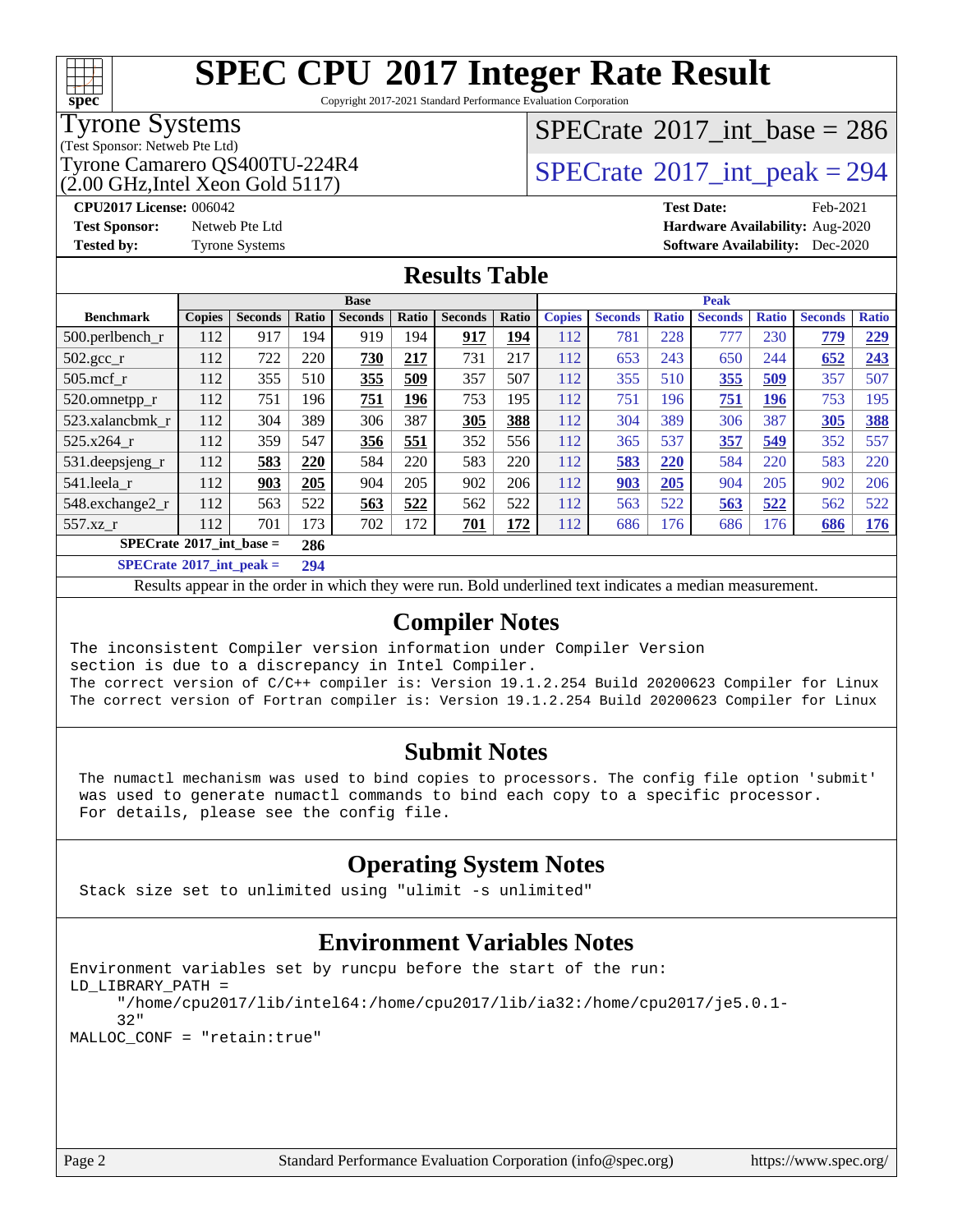#### $+\!\!+\!\!$ **[spec](http://www.spec.org/)**

## **[SPEC CPU](http://www.spec.org/auto/cpu2017/Docs/result-fields.html#SPECCPU2017IntegerRateResult)[2017 Integer Rate Result](http://www.spec.org/auto/cpu2017/Docs/result-fields.html#SPECCPU2017IntegerRateResult)**

Copyright 2017-2021 Standard Performance Evaluation Corporation

#### Tyrone Systems

(Test Sponsor: Netweb Pte Ltd)

(2.00 GHz,Intel Xeon Gold 5117)

 $SPECTate$ <sup>®</sup>[2017\\_int\\_base =](http://www.spec.org/auto/cpu2017/Docs/result-fields.html#SPECrate2017intbase) 286

Tyrone Camarero QS400TU-224R4  $\vert$  [SPECrate](http://www.spec.org/auto/cpu2017/Docs/result-fields.html#SPECrate2017intpeak) [2017\\_int\\_peak = 2](http://www.spec.org/auto/cpu2017/Docs/result-fields.html#SPECrate2017intpeak)94

**[Test Sponsor:](http://www.spec.org/auto/cpu2017/Docs/result-fields.html#TestSponsor)** Netweb Pte Ltd **[Hardware Availability:](http://www.spec.org/auto/cpu2017/Docs/result-fields.html#HardwareAvailability)** Aug-2020

**[CPU2017 License:](http://www.spec.org/auto/cpu2017/Docs/result-fields.html#CPU2017License)** 006042 **[Test Date:](http://www.spec.org/auto/cpu2017/Docs/result-fields.html#TestDate)** Feb-2021 **[Tested by:](http://www.spec.org/auto/cpu2017/Docs/result-fields.html#Testedby)** Tyrone Systems **[Software Availability:](http://www.spec.org/auto/cpu2017/Docs/result-fields.html#SoftwareAvailability)** Dec-2020

#### **[General Notes](http://www.spec.org/auto/cpu2017/Docs/result-fields.html#GeneralNotes)**

 Binaries compiled on a system with 2x Intel Cascade Lake CPU 4214R + 384 GB RAM memory using Centos 8.2 x86\_64 Transparent Huge Pages enabled by default Prior to runcpu invocation Filesystem page cache synced and cleared with: sync; echo 3> /proc/sys/vm/drop\_caches runcpu command invoked through numactl i.e.: numactl --interleave=all runcpu <etc> Yes: The test sponsor attests, as of date of publication, that CVE-2017-5754 (Meltdown) is mitigated in the system as tested and documented. Yes: The test sponsor attests, as of date of publication, that CVE-2017-5753 (Spectre variant 1) is mitigated in the system as tested and documented. Yes: The test sponsor attests, as of date of publication, that CVE-2017-5715 (Spectre variant 2) is mitigated in the system as tested and documented. jemalloc, a general purpose malloc implementation built with the RedHat Enterprise 7.5 , and the system compiler gcc 4.8.5 sources available from jemalloc.net or <https://github.com/jemalloc/jemalloc/releases>

#### **[Platform Notes](http://www.spec.org/auto/cpu2017/Docs/result-fields.html#PlatformNotes)**

BIOS Settings: Power Technology = Custom Power Performance Tuning = BIOS Controls EPB ENERGY\_PERF\_BIAS\_CFG mode = Maximum Performance SNC = Enable Stale AtoS = Disable IMC Interleaving = 1-way Interleave Patrol Scrub = Disable Sysinfo program /home/cpu2017/bin/sysinfo Rev: r6538 of 2020-09-24 e8664e66d2d7080afeaa89d4b38e2f1c running on localhost.localdomain Mon Feb 22 00:15:05 2021 SUT (System Under Test) info as seen by some common utilities. For more information on this section, see <https://www.spec.org/cpu2017/Docs/config.html#sysinfo> From /proc/cpuinfo model name : Intel(R) Xeon(R) Gold 5117 CPU @ 2.00GHz 4 "physical id"s (chips) 112 "processors" cores, siblings (Caution: counting these is hw and system dependent. The following excerpts from /proc/cpuinfo might not be reliable. Use with caution.) cpu cores : 14 siblings : 28 physical 0: cores 0 1 2 3 4 5 6 8 9 10 11 12 13 14

**(Continued on next page)**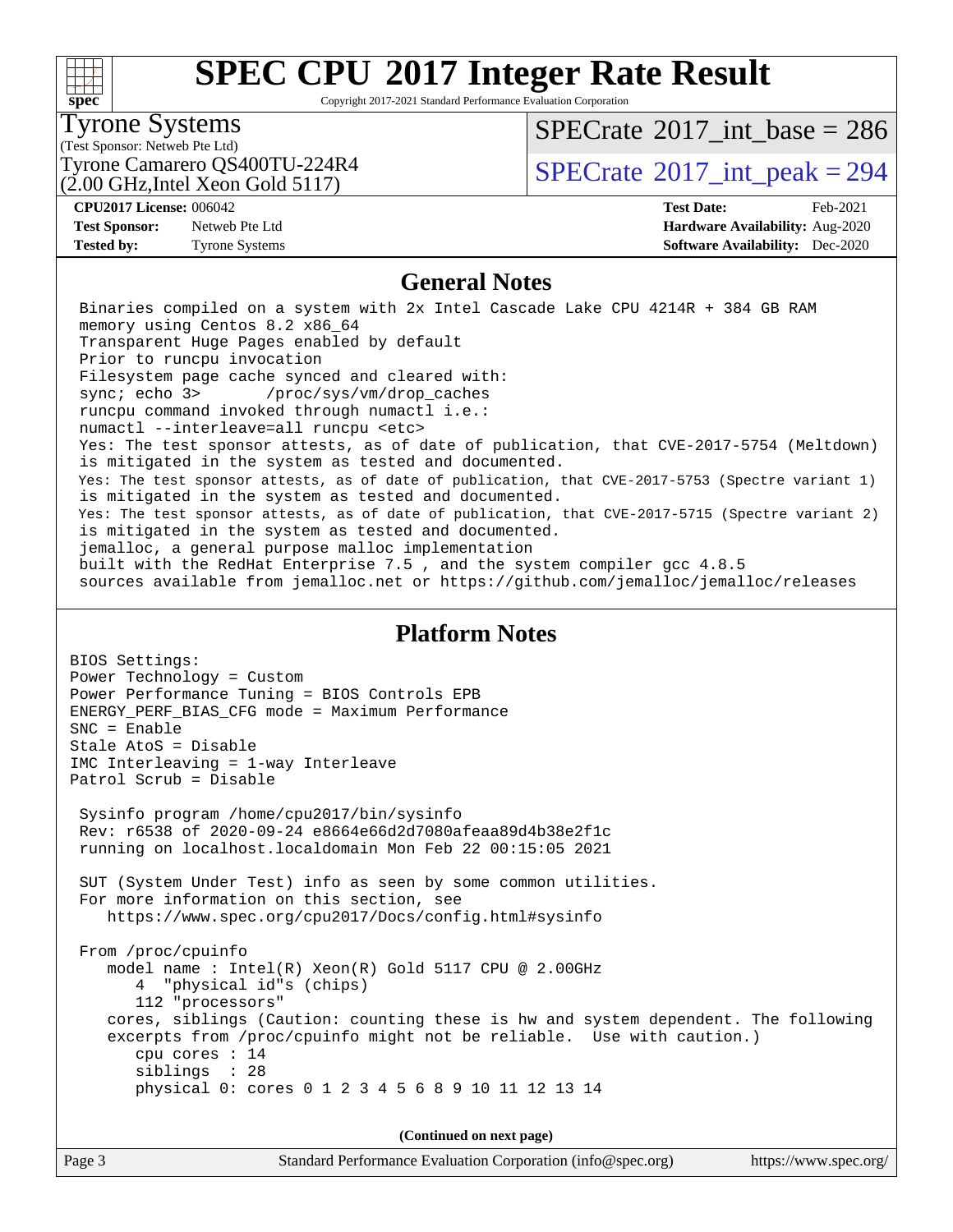

Copyright 2017-2021 Standard Performance Evaluation Corporation

#### Tyrone Systems

(Test Sponsor: Netweb Pte Ltd)

 $SPECTate$ <sup>®</sup>[2017\\_int\\_base =](http://www.spec.org/auto/cpu2017/Docs/result-fields.html#SPECrate2017intbase) 286

(2.00 GHz,Intel Xeon Gold 5117) Tyrone Camarero QS400TU-224R4  $\vert$  [SPECrate](http://www.spec.org/auto/cpu2017/Docs/result-fields.html#SPECrate2017intpeak)  $2017$ \_int\_peak = 294

**[CPU2017 License:](http://www.spec.org/auto/cpu2017/Docs/result-fields.html#CPU2017License)** 006042 **[Test Date:](http://www.spec.org/auto/cpu2017/Docs/result-fields.html#TestDate)** Feb-2021 **[Test Sponsor:](http://www.spec.org/auto/cpu2017/Docs/result-fields.html#TestSponsor)** Netweb Pte Ltd **[Hardware Availability:](http://www.spec.org/auto/cpu2017/Docs/result-fields.html#HardwareAvailability)** Aug-2020 **[Tested by:](http://www.spec.org/auto/cpu2017/Docs/result-fields.html#Testedby)** Tyrone Systems **[Software Availability:](http://www.spec.org/auto/cpu2017/Docs/result-fields.html#SoftwareAvailability)** Dec-2020

#### **[Platform Notes \(Continued\)](http://www.spec.org/auto/cpu2017/Docs/result-fields.html#PlatformNotes)**

 physical 1: cores 0 1 2 3 4 5 6 8 9 10 11 12 13 14 physical 2: cores 0 1 2 3 4 5 6 8 9 10 11 12 13 14 physical 3: cores 0 1 2 3 4 5 6 8 9 10 11 12 13 14 From lscpu: Architecture: x86\_64 CPU op-mode(s): 32-bit, 64-bit Byte Order: Little Endian CPU(s): 112 On-line CPU(s) list: 0-111 Thread(s) per core: 2 Core(s) per socket: 14 Socket(s): 4 NUMA node(s): 4 Vendor ID: GenuineIntel CPU family: 6 Model: 85 Model name: Intel(R) Xeon(R) Gold 5117 CPU @ 2.00GHz Stepping: 4 CPU MHz: 1035.483 CPU max MHz: 2800.0000 CPU min MHz: 800.0000 BogoMIPS: 4000.00 Virtualization: VT-x L1d cache: 32K L1i cache: 32K L2 cache: 1024K L3 cache: 19712K NUMA node0 CPU(s): 0-13,56-69 NUMA node1 CPU(s): 14-27,70-83 NUMA node2 CPU(s): 28-41,84-97 NUMA node3 CPU(s): 42-55,98-111 Flags: fpu vme de pse tsc msr pae mce cx8 apic sep mtrr pge mca cmov pat pse36 clflush dts acpi mmx fxsr sse sse2 ss ht tm pbe syscall nx pdpe1gb rdtscp

 lm constant\_tsc art arch\_perfmon pebs bts rep\_good nopl xtopology nonstop\_tsc cpuid aperfmperf pni pclmulqdq dtes64 monitor ds\_cpl vmx smx est tm2 ssse3 sdbg fma cx16 xtpr pdcm pcid dca sse4\_1 sse4\_2 x2apic movbe popcnt tsc\_deadline\_timer aes xsave avx f16c rdrand lahf\_lm abm 3dnowprefetch cpuid\_fault epb cat\_l3 cdp\_l3 invpcid\_single pti intel\_ppin ssbd mba ibrs ibpb stibp tpr\_shadow vnmi flexpriority ept vpid ept\_ad fsgsbase tsc\_adjust bmi1 hle avx2 smep bmi2 erms invpcid rtm cqm mpx rdt\_a avx512f avx512dq rdseed adx smap clflushopt clwb intel\_pt avx512cd avx512bw avx512vl xsaveopt xsavec xgetbv1 xsaves cqm\_llc cqm\_occup\_llc cqm\_mbm\_total cqm\_mbm\_local dtherm ida arat pln pts pku ospke md\_clear flush\_l1d

 /proc/cpuinfo cache data cache size : 19712 KB

**(Continued on next page)**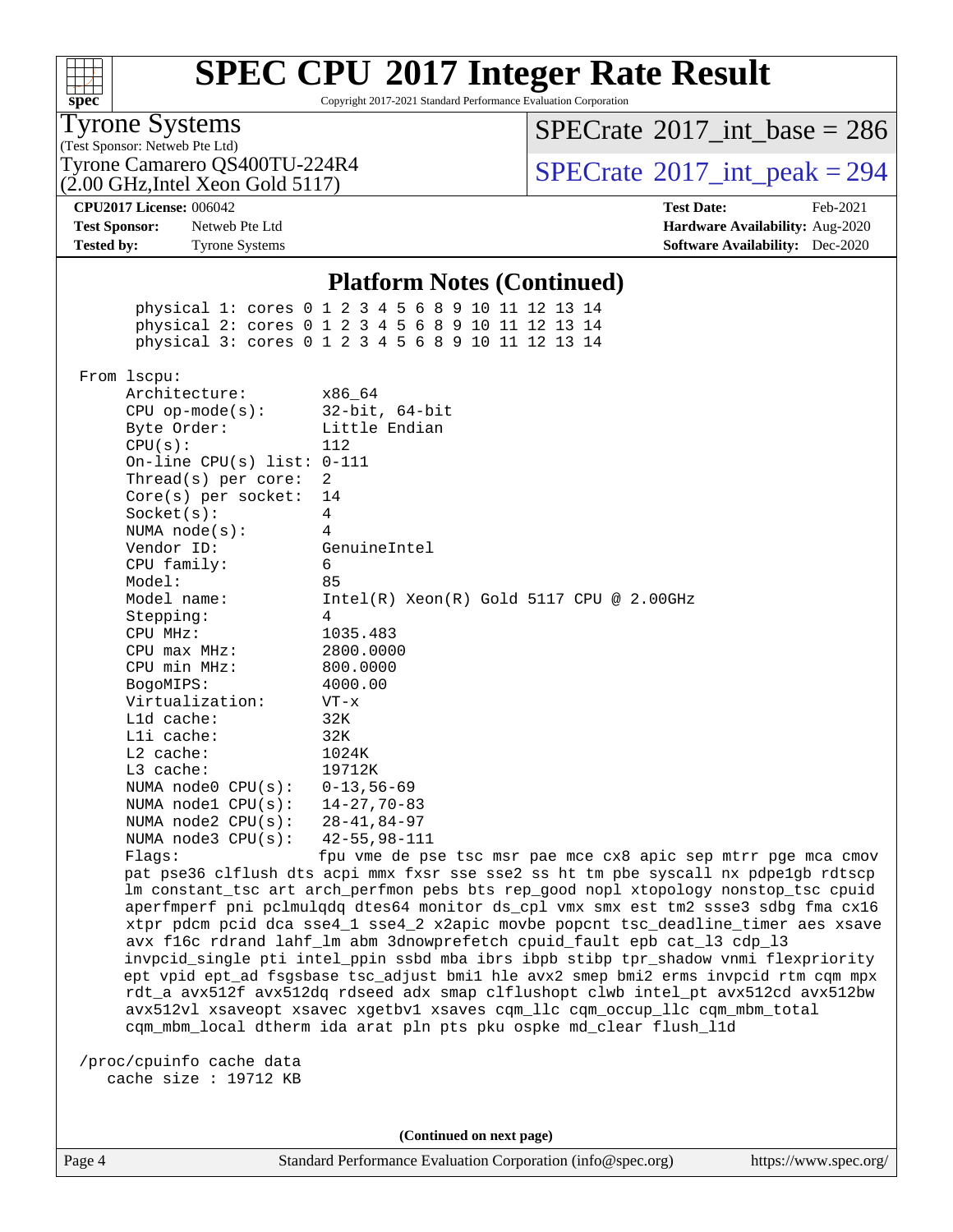

Copyright 2017-2021 Standard Performance Evaluation Corporation

#### Tyrone Systems

(Test Sponsor: Netweb Pte Ltd)

(2.00 GHz,Intel Xeon Gold 5117)

 $SPECTate$ <sup>®</sup>[2017\\_int\\_base =](http://www.spec.org/auto/cpu2017/Docs/result-fields.html#SPECrate2017intbase) 286

Tyrone Camarero QS400TU-224R4  $\vert$  [SPECrate](http://www.spec.org/auto/cpu2017/Docs/result-fields.html#SPECrate2017intpeak) [2017\\_int\\_peak = 2](http://www.spec.org/auto/cpu2017/Docs/result-fields.html#SPECrate2017intpeak)94

**[Test Sponsor:](http://www.spec.org/auto/cpu2017/Docs/result-fields.html#TestSponsor)** Netweb Pte Ltd **[Hardware Availability:](http://www.spec.org/auto/cpu2017/Docs/result-fields.html#HardwareAvailability)** Aug-2020 **[Tested by:](http://www.spec.org/auto/cpu2017/Docs/result-fields.html#Testedby)** Tyrone Systems **[Software Availability:](http://www.spec.org/auto/cpu2017/Docs/result-fields.html#SoftwareAvailability)** Dec-2020

**[CPU2017 License:](http://www.spec.org/auto/cpu2017/Docs/result-fields.html#CPU2017License)** 006042 **[Test Date:](http://www.spec.org/auto/cpu2017/Docs/result-fields.html#TestDate)** Feb-2021

#### **[Platform Notes \(Continued\)](http://www.spec.org/auto/cpu2017/Docs/result-fields.html#PlatformNotes)**

 From numactl --hardware WARNING: a numactl 'node' might or might not correspond to a physical chip. available: 4 nodes (0-3) node 0 cpus: 0 1 2 3 4 5 6 7 8 9 10 11 12 13 56 57 58 59 60 61 62 63 64 65 66 67 68 69 node 0 size: 91466 MB node 0 free: 94585 MB node 1 cpus: 14 15 16 17 18 19 20 21 22 23 24 25 26 27 70 71 72 73 74 75 76 77 78 79 80 81 82 83 node 1 size: 93133 MB node 1 free: 96419 MB node 2 cpus: 28 29 30 31 32 33 34 35 36 37 38 39 40 41 84 85 86 87 88 89 90 91 92 93 94 95 96 97 node 2 size: 93105 MB node 2 free: 96525 MB node 3 cpus: 42 43 44 45 46 47 48 49 50 51 52 53 54 55 98 99 100 101 102 103 104 105 106 107 108 109 110 111 node 3 size: 92597 MB node 3 free: 96310 MB node distances: node 0 1 2 3 0: 10 21 31 21 1: 21 10 21 31 2: 31 21 10 21 3: 21 31 21 10 From /proc/meminfo MemTotal: 394593460 kB HugePages\_Total: 0 Hugepagesize: 2048 kB /sbin/tuned-adm active Current active profile: throughput-performance /sys/devices/system/cpu/cpu\*/cpufreq/scaling\_governor has performance From /etc/\*release\* /etc/\*version\* centos-release: CentOS Linux release 8.3.2011 centos-release-upstream: Derived from Red Hat Enterprise Linux 8.3 os-release: NAME="CentOS Linux" VERSION="8" ID="centos" ID\_LIKE="rhel fedora" VERSION\_ID="8" PLATFORM\_ID="platform:el8" PRETTY\_NAME="CentOS Linux 8" **(Continued on next page)**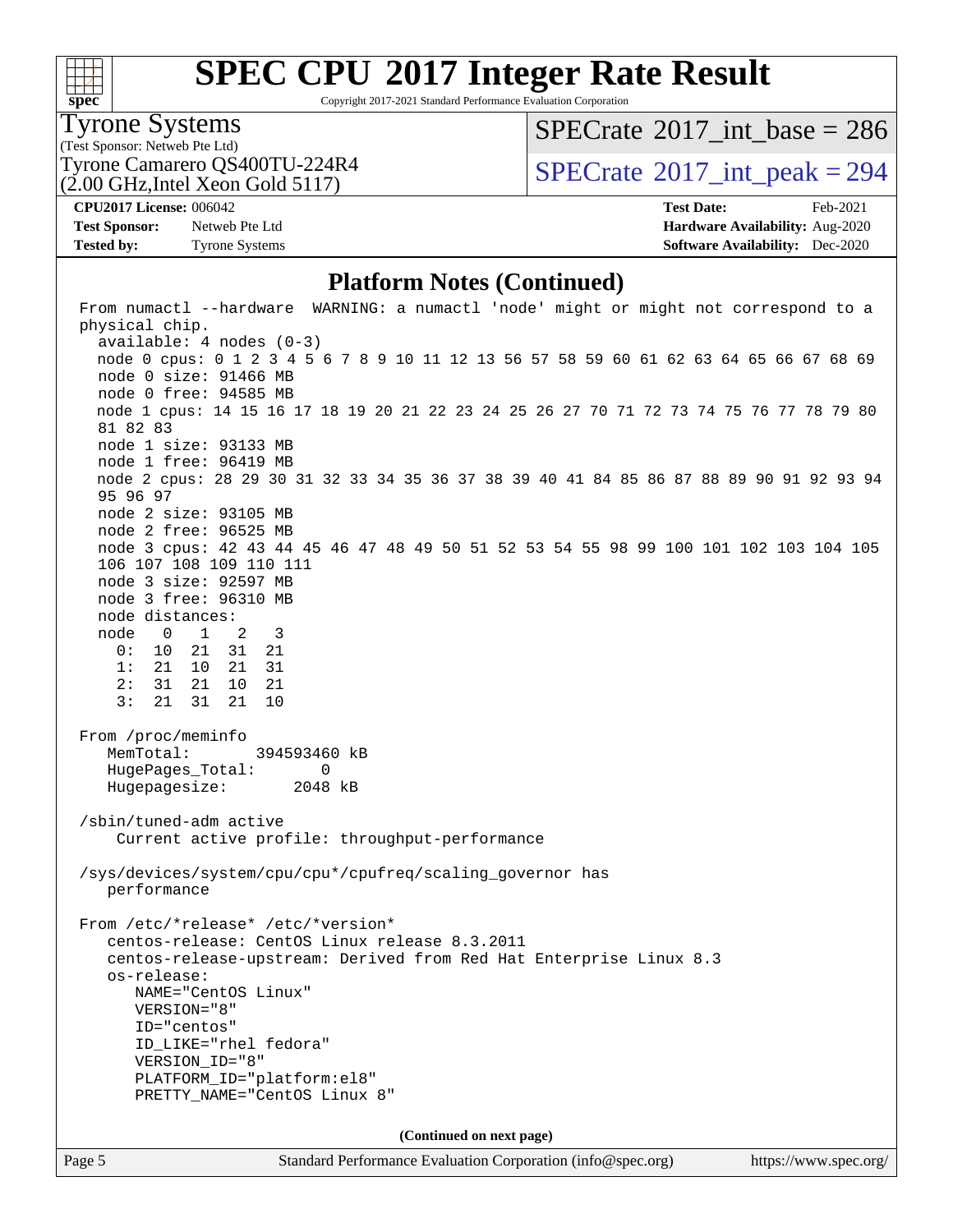## **[SPEC CPU](http://www.spec.org/auto/cpu2017/Docs/result-fields.html#SPECCPU2017IntegerRateResult)[2017 Integer Rate Result](http://www.spec.org/auto/cpu2017/Docs/result-fields.html#SPECCPU2017IntegerRateResult)**

Copyright 2017-2021 Standard Performance Evaluation Corporation

### Tyrone Systems

(Test Sponsor: Netweb Pte Ltd) (2.00 GHz,Intel Xeon Gold 5117)

### $SPECTate$ <sup>®</sup>[2017\\_int\\_base =](http://www.spec.org/auto/cpu2017/Docs/result-fields.html#SPECrate2017intbase) 286

Tyrone Camarero QS400TU-224R4  $\vert$  [SPECrate](http://www.spec.org/auto/cpu2017/Docs/result-fields.html#SPECrate2017intpeak) [2017\\_int\\_peak = 2](http://www.spec.org/auto/cpu2017/Docs/result-fields.html#SPECrate2017intpeak)94

**[CPU2017 License:](http://www.spec.org/auto/cpu2017/Docs/result-fields.html#CPU2017License)** 006042 **[Test Date:](http://www.spec.org/auto/cpu2017/Docs/result-fields.html#TestDate)** Feb-2021 **[Test Sponsor:](http://www.spec.org/auto/cpu2017/Docs/result-fields.html#TestSponsor)** Netweb Pte Ltd **[Hardware Availability:](http://www.spec.org/auto/cpu2017/Docs/result-fields.html#HardwareAvailability)** Aug-2020 **[Tested by:](http://www.spec.org/auto/cpu2017/Docs/result-fields.html#Testedby)** Tyrone Systems **[Software Availability:](http://www.spec.org/auto/cpu2017/Docs/result-fields.html#SoftwareAvailability)** Dec-2020

#### **[Platform Notes \(Continued\)](http://www.spec.org/auto/cpu2017/Docs/result-fields.html#PlatformNotes)**

Page 6 Standard Performance Evaluation Corporation [\(info@spec.org\)](mailto:info@spec.org) <https://www.spec.org/> ANSI\_COLOR="0;31" redhat-release: CentOS Linux release 8.3.2011 system-release: CentOS Linux release 8.3.2011 system-release-cpe: cpe:/o:centos:centos:8 uname -a: Linux localhost.localdomain 4.18.0-240.el8.x86\_64 #1 SMP Fri Sep 25 19:48:47 UTC 2020 x86\_64 x86\_64 x86\_64 GNU/Linux Kernel self-reported vulnerability status: CVE-2018-12207 (iTLB Multihit): KVM: Mitigation: Split huge pages CVE-2018-3620 (L1 Terminal Fault): Mitigation: PTE Inversion; VMX: conditional cache flushes, SMT vulnerable Microarchitectural Data Sampling: Mitigation: Clear CPU buffers; SMT vulnerable CVE-2017-5754 (Meltdown): Mitigation: PTI CVE-2018-3639 (Speculative Store Bypass): Mitigation: Speculative Store Bypass disabled via prctl and seccompany and the contract of the contract of the contract of the second seconds of the seconds of the seconds of the seconds of the seconds of the seconds of the seconds of the seconds of the seconds of the seconds of th CVE-2017-5753 (Spectre variant 1): Mitigation: usercopy/swapgs barriers and \_\_user pointer sanitization CVE-2017-5715 (Spectre variant 2): Mitigation: Full generic retpoline, IBPB: conditional, IBRS\_FW, STIBP: conditional, RSB filling CVE-2020-0543 (Special Register Buffer Data Sampling): Not affected CVE-2019-11135 (TSX Asynchronous Abort): Mitigation: Clear CPU buffers; SMT vulnerable run-level 3 Feb 22 00:14 SPEC is set to: /home/cpu2017 Filesystem Type Size Used Avail Use% Mounted on /dev/mapper/cl-home xfs 372G 107G 266G 29% /home From /sys/devices/virtual/dmi/id Vendor: Tyrone Systems Product: Tyrone Camarero DS400TU-224R4 Product Family: SMC X11 Serial: 123456789 Additional information from dmidecode follows. WARNING: Use caution when you interpret this section. The 'dmidecode' program reads system data which is "intended to allow hardware to be accurately determined", but the intent may not be met, as there are **(Continued on next page)**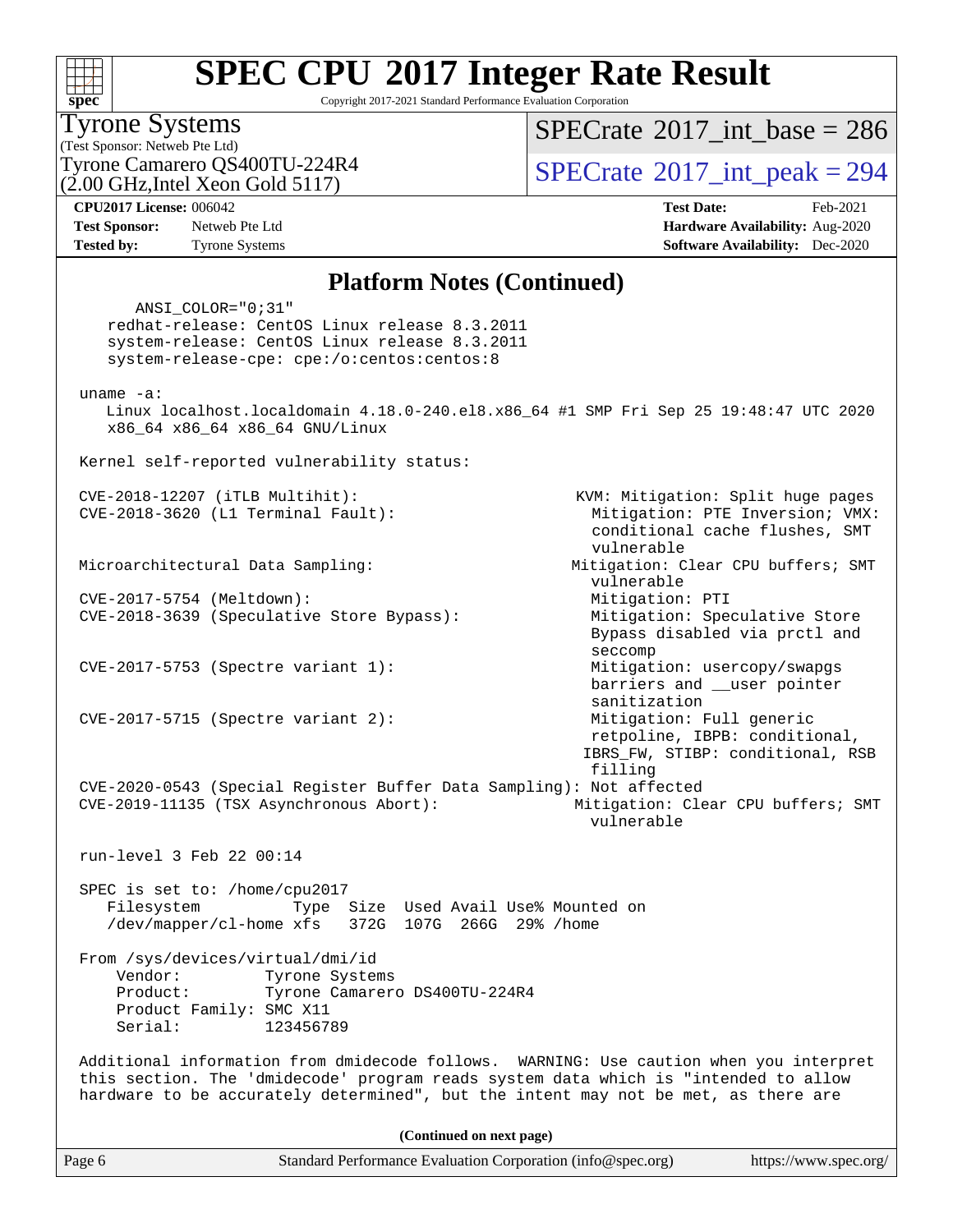| S. | П | e | L. |  |
|----|---|---|----|--|

Copyright 2017-2021 Standard Performance Evaluation Corporation

Tyrone Systems

(Test Sponsor: Netweb Pte Ltd)

 $SPECrate$ <sup>®</sup>[2017\\_int\\_base =](http://www.spec.org/auto/cpu2017/Docs/result-fields.html#SPECrate2017intbase) 286

(2.00 GHz,Intel Xeon Gold 5117)

Tyrone Camarero QS400TU-224R4  $\vert$  [SPECrate](http://www.spec.org/auto/cpu2017/Docs/result-fields.html#SPECrate2017intpeak)  $2017$ \_int\_peak = 294

**[CPU2017 License:](http://www.spec.org/auto/cpu2017/Docs/result-fields.html#CPU2017License)** 006042 **[Test Date:](http://www.spec.org/auto/cpu2017/Docs/result-fields.html#TestDate)** Feb-2021 **[Test Sponsor:](http://www.spec.org/auto/cpu2017/Docs/result-fields.html#TestSponsor)** Netweb Pte Ltd **[Hardware Availability:](http://www.spec.org/auto/cpu2017/Docs/result-fields.html#HardwareAvailability)** Aug-2020 **[Tested by:](http://www.spec.org/auto/cpu2017/Docs/result-fields.html#Testedby)** Tyrone Systems **[Software Availability:](http://www.spec.org/auto/cpu2017/Docs/result-fields.html#SoftwareAvailability)** Dec-2020

#### **[Platform Notes \(Continued\)](http://www.spec.org/auto/cpu2017/Docs/result-fields.html#PlatformNotes)**

 frequent changes to hardware, firmware, and the "DMTF SMBIOS" standard. Memory: 24x NO DIMM NO DIMM 24x Samsung M393A2K40DB2-CVF 16 GB 1 rank 2933, configured at 2400 BIOS: BIOS Vendor: American Megatrends Inc. BIOS Version: 3.4

(End of data from sysinfo program)

BIOS Date: 11/04/2020

BIOS Revision: 5.14

#### **[Compiler Version Notes](http://www.spec.org/auto/cpu2017/Docs/result-fields.html#CompilerVersionNotes)**

|        | 502. $qcc r (peak)$                                                                                                                                                                                                                                                                           |                       |
|--------|-----------------------------------------------------------------------------------------------------------------------------------------------------------------------------------------------------------------------------------------------------------------------------------------------|-----------------------|
|        | Intel(R) C Compiler for applications running on IA-32, Version 2021.1 NextGen<br>Build 20200304<br>Copyright (C) 1985-2020 Intel Corporation. All rights reserved.<br>icc (NextGen): command line warning #10006: ignoring unknown option<br>'-i_version=19.1.2.254' [-Woption-ignored]       |                       |
| C      | $500. perlbench_r(base) 502. gcc_r(base) 505.mcf_r(base, peak)$<br>525.x264_r(base, peak) 557.xz_r(base)                                                                                                                                                                                      |                       |
|        | Intel(R) C Compiler for applications running on Intel(R) 64, Version 2021.1<br>NextGen Build 20200304<br>Copyright (C) 1985-2020 Intel Corporation. All rights reserved.<br>icc (NextGen): command line warning #10006: ignoring unknown option<br>'-i_version=19.1.2.254' [-Woption-ignored] |                       |
| C      | 500.perlbench_r(peak) 557.xz_r(peak)                                                                                                                                                                                                                                                          |                       |
|        | Intel(R) C Intel(R) 64 Compiler for applications running on Intel(R) 64,<br>Version 19.1.2.254 Build 20200623<br>Copyright (C) 1985-2020 Intel Corporation. All rights reserved.                                                                                                              |                       |
|        | $C$   502. gcc $r$ (peak)<br>(Continued on next page)                                                                                                                                                                                                                                         |                       |
| Page 7 | Standard Performance Evaluation Corporation (info@spec.org)                                                                                                                                                                                                                                   | https://www.spec.org/ |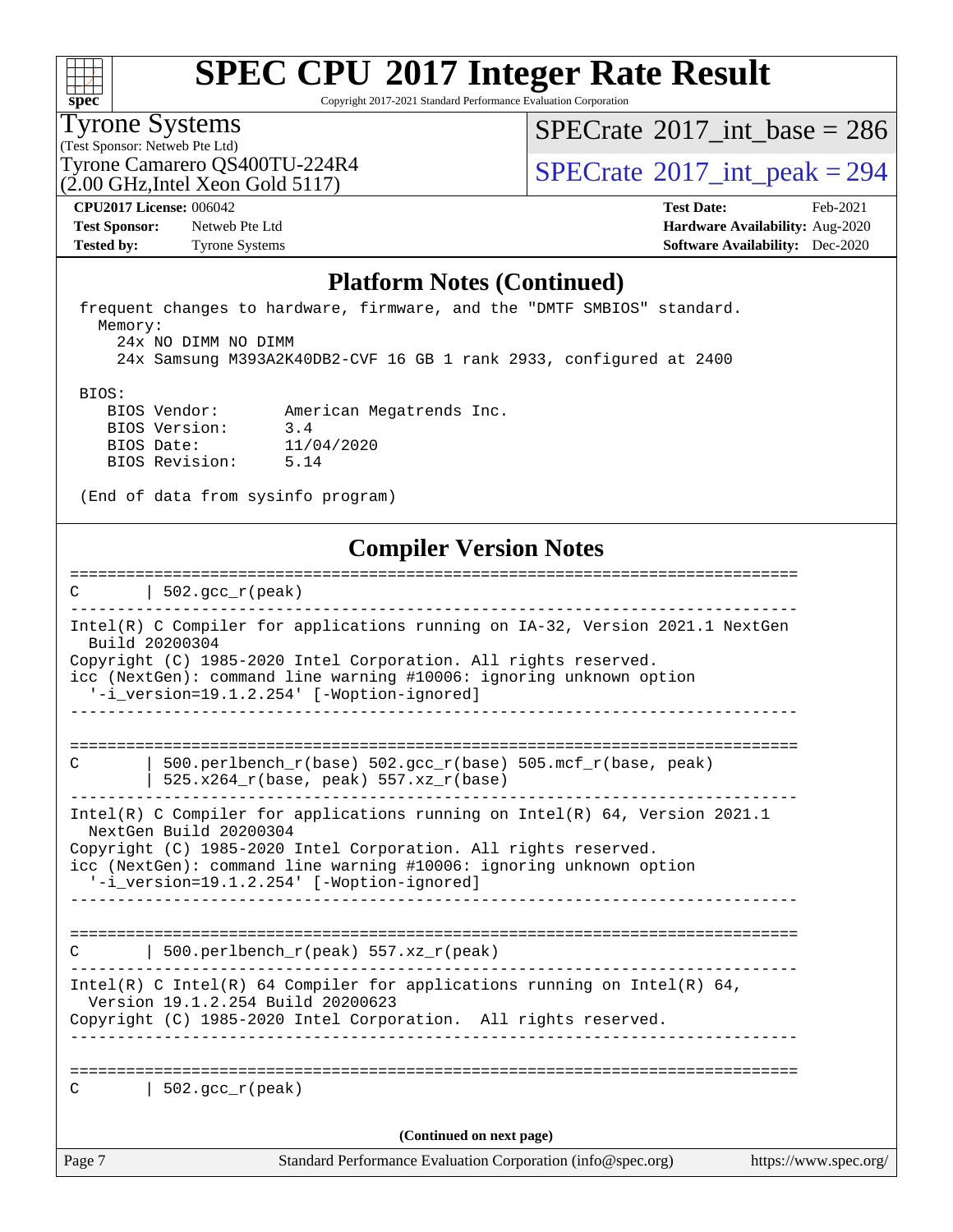| S)<br>č | п | æ | Ľ |  |
|---------|---|---|---|--|

Copyright 2017-2021 Standard Performance Evaluation Corporation

#### Tyrone Systems

(Test Sponsor: Netweb Pte Ltd) (2.00 GHz,Intel Xeon Gold 5117)  $SPECrate$ <sup>®</sup>[2017\\_int\\_base =](http://www.spec.org/auto/cpu2017/Docs/result-fields.html#SPECrate2017intbase) 286

Tyrone Camarero QS400TU-224R4  $\vert$  [SPECrate](http://www.spec.org/auto/cpu2017/Docs/result-fields.html#SPECrate2017intpeak) [2017\\_int\\_peak = 2](http://www.spec.org/auto/cpu2017/Docs/result-fields.html#SPECrate2017intpeak)94

**[Tested by:](http://www.spec.org/auto/cpu2017/Docs/result-fields.html#Testedby)** Tyrone Systems **[Software Availability:](http://www.spec.org/auto/cpu2017/Docs/result-fields.html#SoftwareAvailability)** Dec-2020

**[CPU2017 License:](http://www.spec.org/auto/cpu2017/Docs/result-fields.html#CPU2017License)** 006042 **[Test Date:](http://www.spec.org/auto/cpu2017/Docs/result-fields.html#TestDate)** Feb-2021 **[Test Sponsor:](http://www.spec.org/auto/cpu2017/Docs/result-fields.html#TestSponsor)** Netweb Pte Ltd **[Hardware Availability:](http://www.spec.org/auto/cpu2017/Docs/result-fields.html#HardwareAvailability)** Aug-2020

#### **[Compiler Version Notes \(Continued\)](http://www.spec.org/auto/cpu2017/Docs/result-fields.html#CompilerVersionNotes)**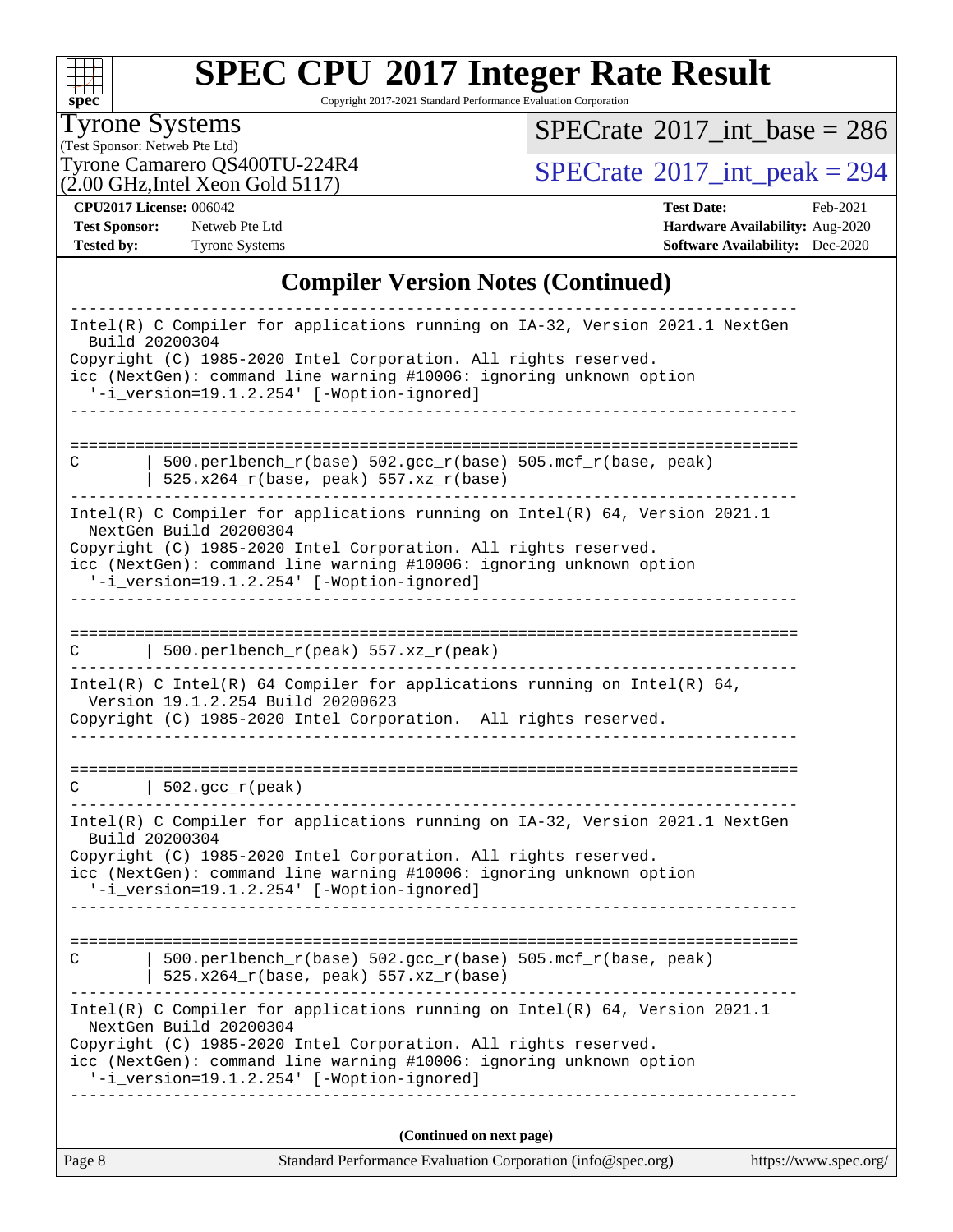

Copyright 2017-2021 Standard Performance Evaluation Corporation

#### Tyrone Systems

(Test Sponsor: Netweb Pte Ltd) (2.00 GHz,Intel Xeon Gold 5117)  $SPECTate@2017_int\_base = 286$ 

Tyrone Camarero QS400TU-224R4  $\vert$  [SPECrate](http://www.spec.org/auto/cpu2017/Docs/result-fields.html#SPECrate2017intpeak)  $2017$ \_int\_peak = 294

**[CPU2017 License:](http://www.spec.org/auto/cpu2017/Docs/result-fields.html#CPU2017License)** 006042 **[Test Date:](http://www.spec.org/auto/cpu2017/Docs/result-fields.html#TestDate)** Feb-2021 **[Test Sponsor:](http://www.spec.org/auto/cpu2017/Docs/result-fields.html#TestSponsor)** Netweb Pte Ltd **[Hardware Availability:](http://www.spec.org/auto/cpu2017/Docs/result-fields.html#HardwareAvailability)** Aug-2020 **[Tested by:](http://www.spec.org/auto/cpu2017/Docs/result-fields.html#Testedby)** Tyrone Systems **[Software Availability:](http://www.spec.org/auto/cpu2017/Docs/result-fields.html#SoftwareAvailability)** Dec-2020

#### **[Compiler Version Notes \(Continued\)](http://www.spec.org/auto/cpu2017/Docs/result-fields.html#CompilerVersionNotes)**

| 500.perlbench_r(peak) 557.xz_r(peak)<br>C                                                                                                                                                                                                                                                          |  |  |  |  |  |
|----------------------------------------------------------------------------------------------------------------------------------------------------------------------------------------------------------------------------------------------------------------------------------------------------|--|--|--|--|--|
| Intel(R) C Intel(R) 64 Compiler for applications running on Intel(R) 64,<br>Version 19.1.2.254 Build 20200623<br>Copyright (C) 1985-2020 Intel Corporation. All rights reserved.                                                                                                                   |  |  |  |  |  |
|                                                                                                                                                                                                                                                                                                    |  |  |  |  |  |
| 520.omnetpp_r(base, peak) 523.xalancbmk_r(base, peak)<br>$C++$                                                                                                                                                                                                                                     |  |  |  |  |  |
| 531.deepsjeng $r(base, peak)$ 541.leela $r(base, peak)$                                                                                                                                                                                                                                            |  |  |  |  |  |
| Intel(R) $C++$ Compiler for applications running on Intel(R) 64, Version 2021.1<br>NextGen Build 20200304<br>Copyright (C) 1985-2020 Intel Corporation. All rights reserved.<br>icpc (NextGen): command line warning #10006: ignoring unknown option<br>'-i_version=19.1.2.254' [-Woption-ignored] |  |  |  |  |  |
| Fortran   548. exchange $2_r$ (base, peak)                                                                                                                                                                                                                                                         |  |  |  |  |  |
|                                                                                                                                                                                                                                                                                                    |  |  |  |  |  |
| Intel(R) Fortran Intel(R) 64 Compiler for applications running on Intel(R)<br>64, Version 19.1.2.254 Build 20200623<br>Copyright (C) 1985-2020 Intel Corporation. All rights reserved.                                                                                                             |  |  |  |  |  |

### **[Base Compiler Invocation](http://www.spec.org/auto/cpu2017/Docs/result-fields.html#BaseCompilerInvocation)**

[C benchmarks](http://www.spec.org/auto/cpu2017/Docs/result-fields.html#Cbenchmarks): [icc](http://www.spec.org/cpu2017/results/res2021q1/cpu2017-20210301-25045.flags.html#user_CCbase_intel_icc_66fc1ee009f7361af1fbd72ca7dcefbb700085f36577c54f309893dd4ec40d12360134090235512931783d35fd58c0460139e722d5067c5574d8eaf2b3e37e92)

[C++ benchmarks:](http://www.spec.org/auto/cpu2017/Docs/result-fields.html#CXXbenchmarks) [icpc](http://www.spec.org/cpu2017/results/res2021q1/cpu2017-20210301-25045.flags.html#user_CXXbase_intel_icpc_c510b6838c7f56d33e37e94d029a35b4a7bccf4766a728ee175e80a419847e808290a9b78be685c44ab727ea267ec2f070ec5dc83b407c0218cded6866a35d07)

[Fortran benchmarks](http://www.spec.org/auto/cpu2017/Docs/result-fields.html#Fortranbenchmarks): [ifort](http://www.spec.org/cpu2017/results/res2021q1/cpu2017-20210301-25045.flags.html#user_FCbase_intel_ifort_8111460550e3ca792625aed983ce982f94888b8b503583aa7ba2b8303487b4d8a21a13e7191a45c5fd58ff318f48f9492884d4413fa793fd88dd292cad7027ca)

## **[Base Portability Flags](http://www.spec.org/auto/cpu2017/Docs/result-fields.html#BasePortabilityFlags)**

 500.perlbench\_r: [-DSPEC\\_LP64](http://www.spec.org/cpu2017/results/res2021q1/cpu2017-20210301-25045.flags.html#b500.perlbench_r_basePORTABILITY_DSPEC_LP64) [-DSPEC\\_LINUX\\_X64](http://www.spec.org/cpu2017/results/res2021q1/cpu2017-20210301-25045.flags.html#b500.perlbench_r_baseCPORTABILITY_DSPEC_LINUX_X64) 502.gcc\_r: [-DSPEC\\_LP64](http://www.spec.org/cpu2017/results/res2021q1/cpu2017-20210301-25045.flags.html#suite_basePORTABILITY502_gcc_r_DSPEC_LP64)

**(Continued on next page)**

Page 9 Standard Performance Evaluation Corporation [\(info@spec.org\)](mailto:info@spec.org) <https://www.spec.org/>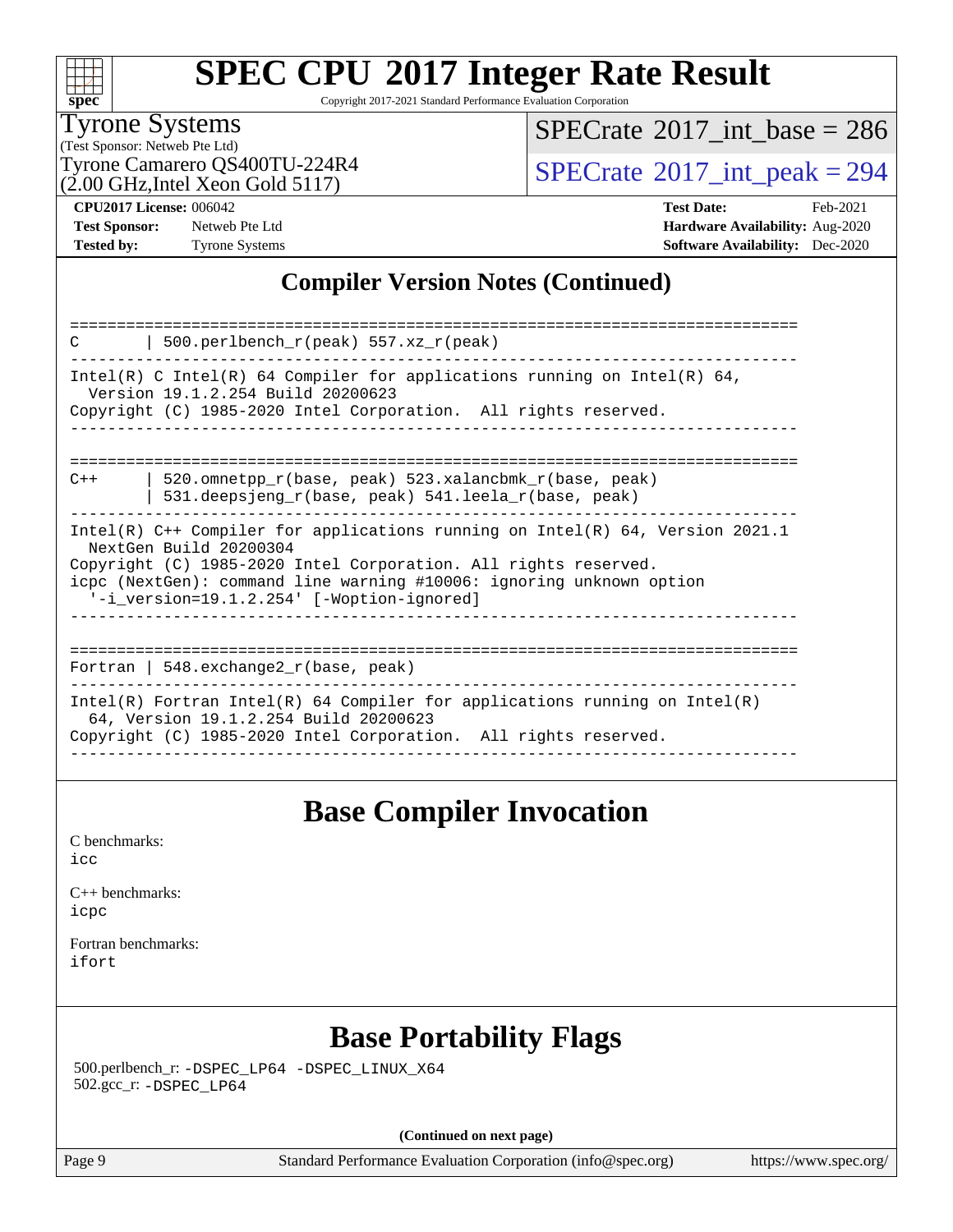## **[SPEC CPU](http://www.spec.org/auto/cpu2017/Docs/result-fields.html#SPECCPU2017IntegerRateResult)[2017 Integer Rate Result](http://www.spec.org/auto/cpu2017/Docs/result-fields.html#SPECCPU2017IntegerRateResult)**

Copyright 2017-2021 Standard Performance Evaluation Corporation

#### Tyrone Systems

(Test Sponsor: Netweb Pte Ltd) (2.00 GHz,Intel Xeon Gold 5117)  $SPECTate$ <sup>®</sup>[2017\\_int\\_base =](http://www.spec.org/auto/cpu2017/Docs/result-fields.html#SPECrate2017intbase) 286

Tyrone Camarero QS400TU-224R4  $\vert$  [SPECrate](http://www.spec.org/auto/cpu2017/Docs/result-fields.html#SPECrate2017intpeak)  $\vert$  2017 int peak = 294

**[Test Sponsor:](http://www.spec.org/auto/cpu2017/Docs/result-fields.html#TestSponsor)** Netweb Pte Ltd **[Hardware Availability:](http://www.spec.org/auto/cpu2017/Docs/result-fields.html#HardwareAvailability)** Aug-2020 **[Tested by:](http://www.spec.org/auto/cpu2017/Docs/result-fields.html#Testedby)** Tyrone Systems **[Software Availability:](http://www.spec.org/auto/cpu2017/Docs/result-fields.html#SoftwareAvailability)** Dec-2020

**[CPU2017 License:](http://www.spec.org/auto/cpu2017/Docs/result-fields.html#CPU2017License)** 006042 **[Test Date:](http://www.spec.org/auto/cpu2017/Docs/result-fields.html#TestDate)** Feb-2021

## **[Base Portability Flags \(Continued\)](http://www.spec.org/auto/cpu2017/Docs/result-fields.html#BasePortabilityFlags)**

 505.mcf\_r: [-DSPEC\\_LP64](http://www.spec.org/cpu2017/results/res2021q1/cpu2017-20210301-25045.flags.html#suite_basePORTABILITY505_mcf_r_DSPEC_LP64) 520.omnetpp\_r: [-DSPEC\\_LP64](http://www.spec.org/cpu2017/results/res2021q1/cpu2017-20210301-25045.flags.html#suite_basePORTABILITY520_omnetpp_r_DSPEC_LP64) 523.xalancbmk\_r: [-DSPEC\\_LP64](http://www.spec.org/cpu2017/results/res2021q1/cpu2017-20210301-25045.flags.html#suite_basePORTABILITY523_xalancbmk_r_DSPEC_LP64) [-DSPEC\\_LINUX](http://www.spec.org/cpu2017/results/res2021q1/cpu2017-20210301-25045.flags.html#b523.xalancbmk_r_baseCXXPORTABILITY_DSPEC_LINUX) 525.x264\_r: [-DSPEC\\_LP64](http://www.spec.org/cpu2017/results/res2021q1/cpu2017-20210301-25045.flags.html#suite_basePORTABILITY525_x264_r_DSPEC_LP64) 531.deepsjeng\_r: [-DSPEC\\_LP64](http://www.spec.org/cpu2017/results/res2021q1/cpu2017-20210301-25045.flags.html#suite_basePORTABILITY531_deepsjeng_r_DSPEC_LP64) 541.leela\_r: [-DSPEC\\_LP64](http://www.spec.org/cpu2017/results/res2021q1/cpu2017-20210301-25045.flags.html#suite_basePORTABILITY541_leela_r_DSPEC_LP64) 548.exchange2\_r: [-DSPEC\\_LP64](http://www.spec.org/cpu2017/results/res2021q1/cpu2017-20210301-25045.flags.html#suite_basePORTABILITY548_exchange2_r_DSPEC_LP64) 557.xz\_r: [-DSPEC\\_LP64](http://www.spec.org/cpu2017/results/res2021q1/cpu2017-20210301-25045.flags.html#suite_basePORTABILITY557_xz_r_DSPEC_LP64)

**[Base Optimization Flags](http://www.spec.org/auto/cpu2017/Docs/result-fields.html#BaseOptimizationFlags)**

#### [C benchmarks](http://www.spec.org/auto/cpu2017/Docs/result-fields.html#Cbenchmarks):

```
-m64 -qnextgen -std=c11
-Wl,-plugin-opt=-x86-branches-within-32B-boundaries -Wl,-z,muldefs
-xCORE-AVX512 -O3 -ffast-math -flto -mfpmath=sse -funroll-loops
-qopt-mem-layout-trans=4
-L/usr/local/IntelCompiler19/compilers_and_libraries_2020.2.254/linux/compiler/lib/intel64_lin
-lqkmalloc
```
#### [C++ benchmarks](http://www.spec.org/auto/cpu2017/Docs/result-fields.html#CXXbenchmarks):

```
-m64 -qnextgen -Wl,-plugin-opt=-x86-branches-within-32B-boundaries
-Wl,-z,muldefs -xCORE-AVX512 -O3 -ffast-math -flto -mfpmath=sse
-funroll-loops -qopt-mem-layout-trans=4
-L/usr/local/IntelCompiler19/compilers_and_libraries_2020.2.254/linux/compiler/lib/intel64_lin
-lqkmalloc
```
#### [Fortran benchmarks:](http://www.spec.org/auto/cpu2017/Docs/result-fields.html#Fortranbenchmarks)

```
-m64 -Wl,-plugin-opt=-x86-branches-within-32B-boundaries -Wl,-z,muldefs
-xCORE-AVX512 -O3 -ipo -no-prec-div -qopt-mem-layout-trans=4
-nostandard-realloc-lhs -align array32byte -auto
-mbranches-within-32B-boundaries
-L/usr/local/IntelCompiler19/compilers_and_libraries_2020.2.254/linux/compiler/lib/intel64_lin
-lqkmalloc
```
### **[Peak Compiler Invocation](http://www.spec.org/auto/cpu2017/Docs/result-fields.html#PeakCompilerInvocation)**

[C benchmarks](http://www.spec.org/auto/cpu2017/Docs/result-fields.html#Cbenchmarks): [icc](http://www.spec.org/cpu2017/results/res2021q1/cpu2017-20210301-25045.flags.html#user_CCpeak_intel_icc_66fc1ee009f7361af1fbd72ca7dcefbb700085f36577c54f309893dd4ec40d12360134090235512931783d35fd58c0460139e722d5067c5574d8eaf2b3e37e92)

[C++ benchmarks:](http://www.spec.org/auto/cpu2017/Docs/result-fields.html#CXXbenchmarks) [icpc](http://www.spec.org/cpu2017/results/res2021q1/cpu2017-20210301-25045.flags.html#user_CXXpeak_intel_icpc_c510b6838c7f56d33e37e94d029a35b4a7bccf4766a728ee175e80a419847e808290a9b78be685c44ab727ea267ec2f070ec5dc83b407c0218cded6866a35d07)

**(Continued on next page)**

Page 10 Standard Performance Evaluation Corporation [\(info@spec.org\)](mailto:info@spec.org) <https://www.spec.org/>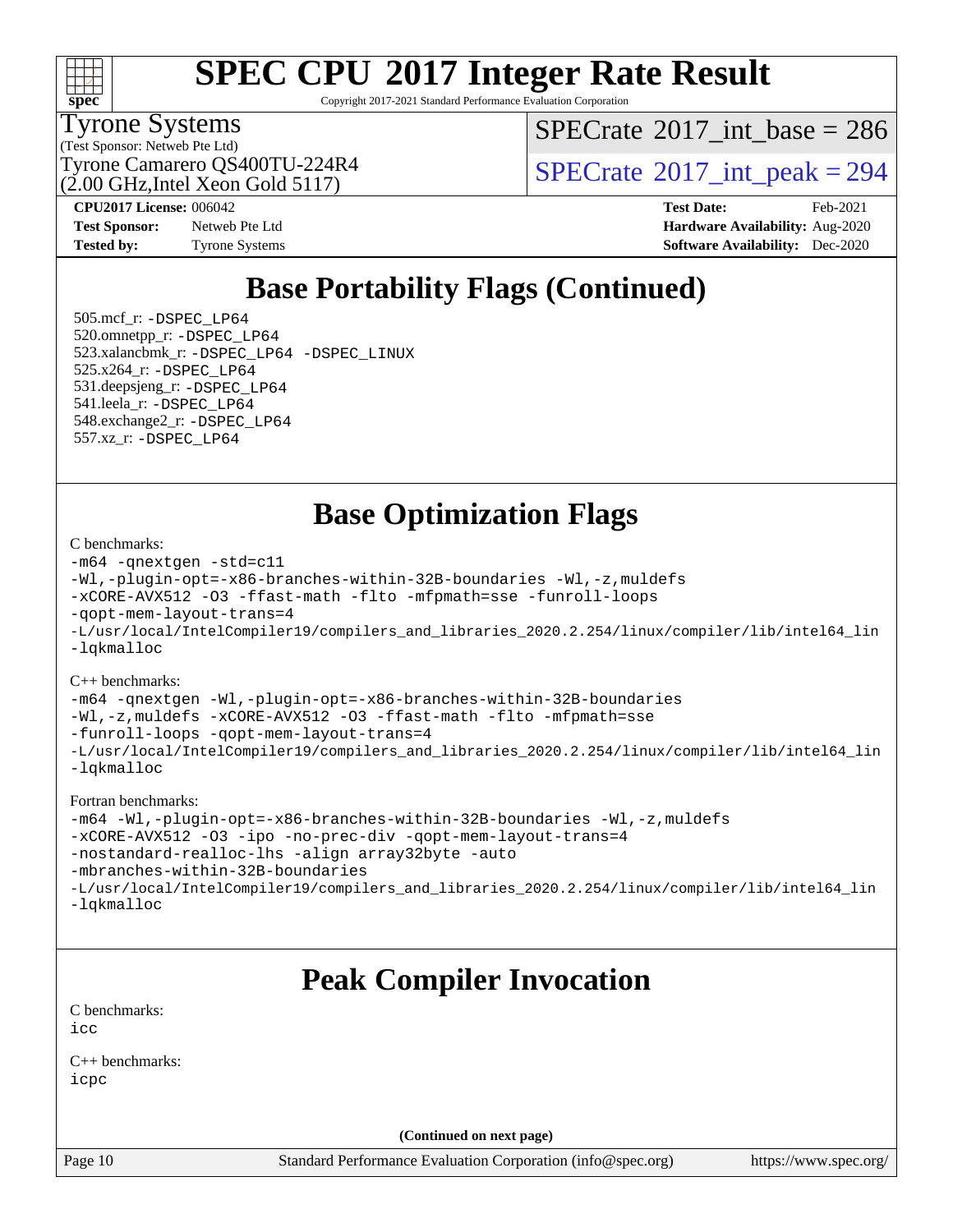#### $+\ +$ **[spec](http://www.spec.org/)**

## **[SPEC CPU](http://www.spec.org/auto/cpu2017/Docs/result-fields.html#SPECCPU2017IntegerRateResult)[2017 Integer Rate Result](http://www.spec.org/auto/cpu2017/Docs/result-fields.html#SPECCPU2017IntegerRateResult)**

Copyright 2017-2021 Standard Performance Evaluation Corporation

#### Tyrone Systems

(Test Sponsor: Netweb Pte Ltd)

(2.00 GHz,Intel Xeon Gold 5117)

 $SPECTate$ <sup>®</sup>[2017\\_int\\_base =](http://www.spec.org/auto/cpu2017/Docs/result-fields.html#SPECrate2017intbase) 286

Tyrone Camarero QS400TU-224R4  $\vert$  [SPECrate](http://www.spec.org/auto/cpu2017/Docs/result-fields.html#SPECrate2017intpeak)  $\vert$  2017 int peak = 294

**[CPU2017 License:](http://www.spec.org/auto/cpu2017/Docs/result-fields.html#CPU2017License)** 006042 **[Test Date:](http://www.spec.org/auto/cpu2017/Docs/result-fields.html#TestDate)** Feb-2021 **[Test Sponsor:](http://www.spec.org/auto/cpu2017/Docs/result-fields.html#TestSponsor)** Netweb Pte Ltd **[Hardware Availability:](http://www.spec.org/auto/cpu2017/Docs/result-fields.html#HardwareAvailability)** Aug-2020 **[Tested by:](http://www.spec.org/auto/cpu2017/Docs/result-fields.html#Testedby)** Tyrone Systems **[Software Availability:](http://www.spec.org/auto/cpu2017/Docs/result-fields.html#SoftwareAvailability)** Dec-2020

## **[Peak Compiler Invocation \(Continued\)](http://www.spec.org/auto/cpu2017/Docs/result-fields.html#PeakCompilerInvocation)**

[Fortran benchmarks](http://www.spec.org/auto/cpu2017/Docs/result-fields.html#Fortranbenchmarks):

[ifort](http://www.spec.org/cpu2017/results/res2021q1/cpu2017-20210301-25045.flags.html#user_FCpeak_intel_ifort_8111460550e3ca792625aed983ce982f94888b8b503583aa7ba2b8303487b4d8a21a13e7191a45c5fd58ff318f48f9492884d4413fa793fd88dd292cad7027ca)

### **[Peak Portability Flags](http://www.spec.org/auto/cpu2017/Docs/result-fields.html#PeakPortabilityFlags)**

 500.perlbench\_r: [-DSPEC\\_LP64](http://www.spec.org/cpu2017/results/res2021q1/cpu2017-20210301-25045.flags.html#b500.perlbench_r_peakPORTABILITY_DSPEC_LP64) [-DSPEC\\_LINUX\\_X64](http://www.spec.org/cpu2017/results/res2021q1/cpu2017-20210301-25045.flags.html#b500.perlbench_r_peakCPORTABILITY_DSPEC_LINUX_X64) 502.gcc\_r: [-D\\_FILE\\_OFFSET\\_BITS=64](http://www.spec.org/cpu2017/results/res2021q1/cpu2017-20210301-25045.flags.html#user_peakPORTABILITY502_gcc_r_file_offset_bits_64_5ae949a99b284ddf4e95728d47cb0843d81b2eb0e18bdfe74bbf0f61d0b064f4bda2f10ea5eb90e1dcab0e84dbc592acfc5018bc955c18609f94ddb8d550002c) 505.mcf\_r: [-DSPEC\\_LP64](http://www.spec.org/cpu2017/results/res2021q1/cpu2017-20210301-25045.flags.html#suite_peakPORTABILITY505_mcf_r_DSPEC_LP64) 520.omnetpp\_r: [-DSPEC\\_LP64](http://www.spec.org/cpu2017/results/res2021q1/cpu2017-20210301-25045.flags.html#suite_peakPORTABILITY520_omnetpp_r_DSPEC_LP64) 523.xalancbmk\_r: [-DSPEC\\_LP64](http://www.spec.org/cpu2017/results/res2021q1/cpu2017-20210301-25045.flags.html#suite_peakPORTABILITY523_xalancbmk_r_DSPEC_LP64) [-DSPEC\\_LINUX](http://www.spec.org/cpu2017/results/res2021q1/cpu2017-20210301-25045.flags.html#b523.xalancbmk_r_peakCXXPORTABILITY_DSPEC_LINUX) 525.x264\_r: [-DSPEC\\_LP64](http://www.spec.org/cpu2017/results/res2021q1/cpu2017-20210301-25045.flags.html#suite_peakPORTABILITY525_x264_r_DSPEC_LP64) 531.deepsjeng\_r: [-DSPEC\\_LP64](http://www.spec.org/cpu2017/results/res2021q1/cpu2017-20210301-25045.flags.html#suite_peakPORTABILITY531_deepsjeng_r_DSPEC_LP64) 541.leela\_r: [-DSPEC\\_LP64](http://www.spec.org/cpu2017/results/res2021q1/cpu2017-20210301-25045.flags.html#suite_peakPORTABILITY541_leela_r_DSPEC_LP64) 548.exchange2\_r: [-DSPEC\\_LP64](http://www.spec.org/cpu2017/results/res2021q1/cpu2017-20210301-25045.flags.html#suite_peakPORTABILITY548_exchange2_r_DSPEC_LP64) 557.xz\_r: [-DSPEC\\_LP64](http://www.spec.org/cpu2017/results/res2021q1/cpu2017-20210301-25045.flags.html#suite_peakPORTABILITY557_xz_r_DSPEC_LP64)

## **[Peak Optimization Flags](http://www.spec.org/auto/cpu2017/Docs/result-fields.html#PeakOptimizationFlags)**

[C benchmarks](http://www.spec.org/auto/cpu2017/Docs/result-fields.html#Cbenchmarks):

```
Page 11 Standard Performance Evaluation Corporation (info@spec.org) https://www.spec.org/
  500.perlbench_r: -Wl,-z,muldefs -prof-gen(pass 1) -prof-use(pass 2)
-xCORE-AVX512 -ipo -O3 -no-prec-div
-qopt-mem-layout-trans=4 -fno-strict-overflow
-mbranches-within-32B-boundaries
-L/usr/local/IntelCompiler19/compilers_and_libraries_2020.2.254/linux/compiler/lib/intel64_lin
-lqkmalloc
  502.gcc_r: -m32
-L/usr/local/IntelCompiler19/compilers_and_libraries_2020.2.254/linux/compiler/lib/ia32_lin
-std=gnu89
-Wl,-plugin-opt=-x86-branches-within-32B-boundaries
-Wl,-z,muldefs -fprofile-generate(pass 1)
-fprofile-use=default.profdata(pass 2) -xCORE-AVX512 -flto
-Ofast(pass 1) -O3 -ffast-math -qnextgen
-qopt-mem-layout-trans=4 -L/usr/local/je5.0.1-32/lib
-ljemalloc
  505.mcf_r: basepeak = yes
 525.x264_r: -m64-qnextgen -std=cl1-Wl,-plugin-opt=-x86-branches-within-32B-boundaries
-Wl,-z,muldefs -xCORE-AVX512 -flto -O3 -ffast-math
                                      (Continued on next page)
```